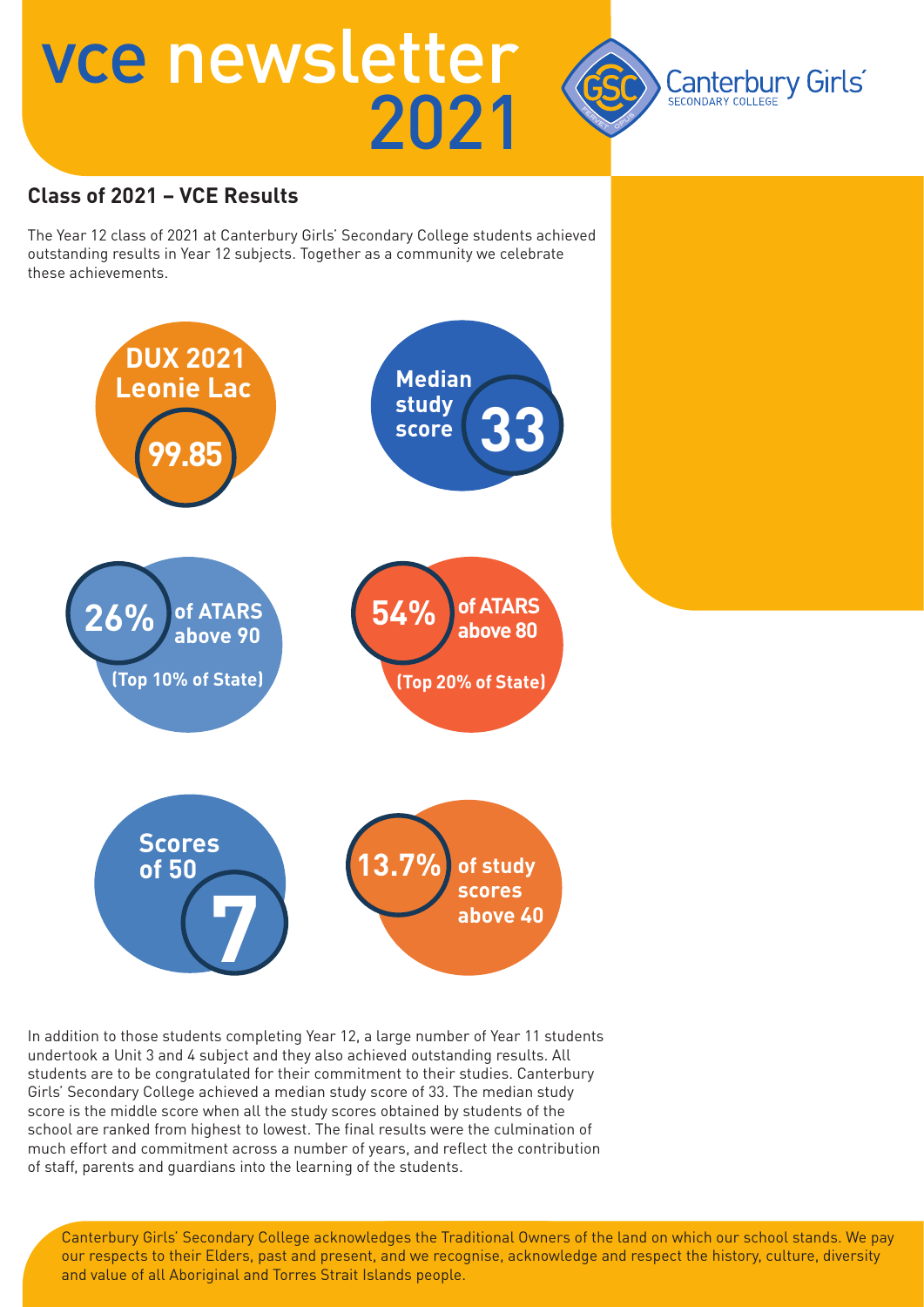

The VCE results are one measure of the school. They are a measure that is valued as high results provide students with many options for the future. What makes such results even more impressive is that they were achieved by students studying remotely for much of the year. We can be very proud of the students who graduated from Canterbury Girls' Secondary College in 2021.

One of the characteristics of an effective school is school wide recognition of academic success. We take pride in the results of our students and celebrate their achievements. We celebrate their time at the College and we celebrate the way in which they have left the College. They enter the wider world as resilient young women ready to achieve whatever they set their sights on. On behalf of the whole school community, I wish all students in the class of 2021 all the best for the future, and congratulate and thank them for their contribution to the life of the College.

#### **Dr Mary Cannon Principal**

### **ATAR Scores**

The students' ATAR scores showed that:

- 43 students (26%) achieved ATAR scores above 90 placing them in the top 10% of students across the State
- 90 students (54%) achieved ATAR scores above 80 placing them in the top 20% of students across the State

#### **Study Scores**

Canterbury Girls' Secondary College had 13.7% of all study scores above 40. The median study score was 33.

7 students achieved a perfect score of 50. Congratulations to the following students whose results have been published in the media:

- Imogen Blake (who achieved 50 in Further Maths)
- Wing Kay Chong (who achieved 50 in Business Management)
- Grace Edge (who achieved 50 in Psychology)
- Jasmine Hosken (who achieved 50 in Studio Arts)
- Leonie Lac (who achieved 50 in Economics)
- Charlotte Mack (who achieved 50 in History)
- Gwyneth Peng (who achieved 50 in Chinese Language Culture and Society)

#### **Scores above 40**

Congratulations to the following students who achieved scores above 40 in their studies, placing them in the top 8% of the State. A study score of 40 or above in any study represents exceptional performance.

**Biology Natasha Latka (9 students)** Michelle Przedpelski Sophie Bosson Danielle Freeman Eleanore Arnold-Moore Jessica Parker Nicole Hurst Rosie Lyness Sarah Dick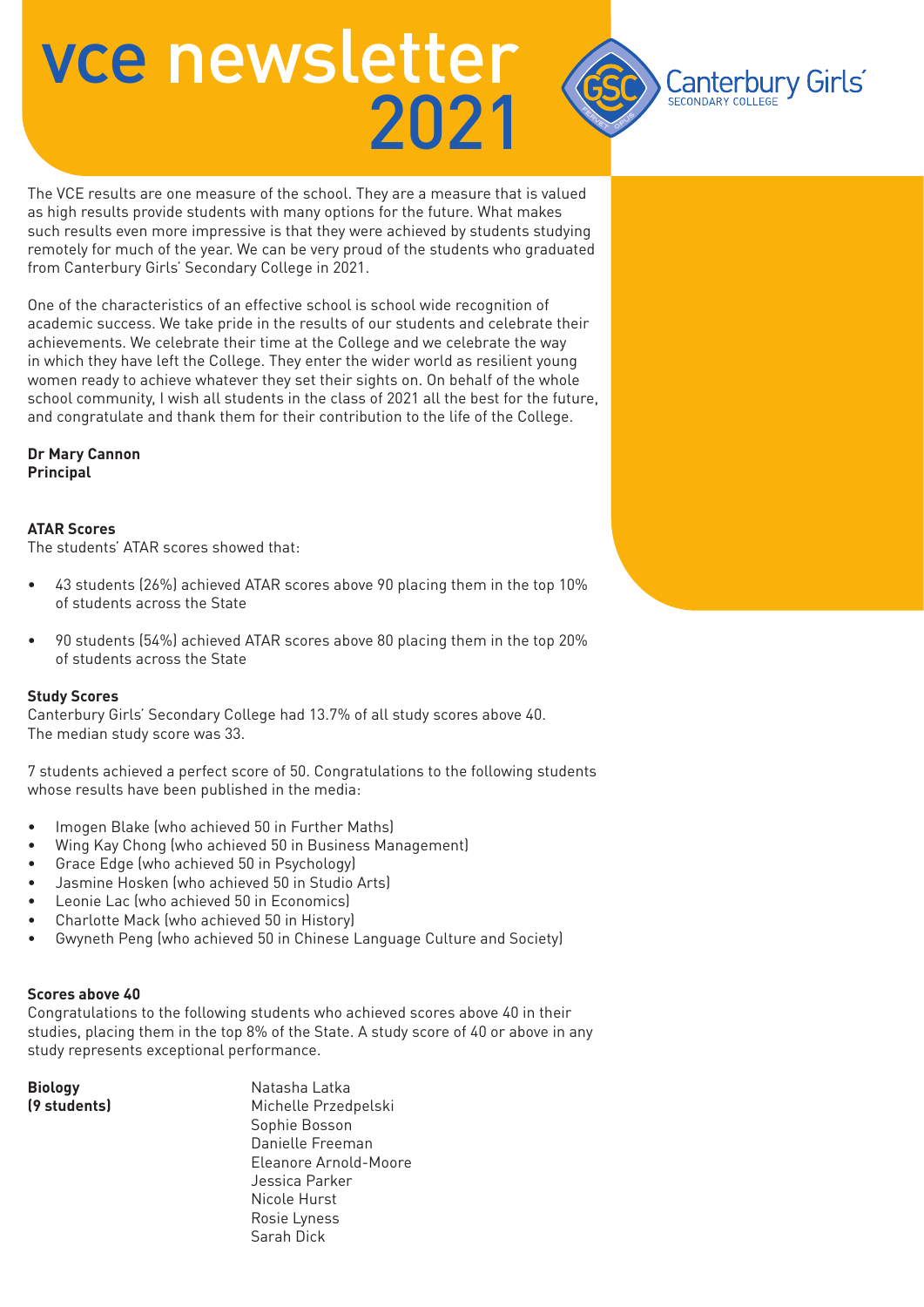

#### **Business Management** Wing Kay Chong **(12 students)** Kate Richards

**(5 students)** Leonie Lac

**Economics** Leonie Lac

**English Language Sophie Woods (1 student)**

**(4 students) Grace Burn** 

**Health and Imogen Blake Human Development Grace Edge (8 students)** Lara Mc Crabb

**History Revolutions** Charlotte Mack **(5 students)** Ashley Ting

 Talia Folos Jasmine Hosken Maddie Smyth Hannah Zervos Youyi Bell Jasmine Faiola Claudia Hart

**Chemistry Charlotte Mack**  Ashleigh Mayne Ashley Ting

**Classical Studies** Eleanore Arnold-Moore **(3 students) Rafaella Nerouppos** Cilla Sullivan

**(8 students)** Wing Kay Chong Charlotte Mack Kate Richards Chloe Lieberman Jessica Parker

**English** Annabelle Tsekouras **(8 students) Sabina Ashton**  Eleanore Arnold-Moore Hannah Zervos Imogen Blake Olivia Kearney Paris Karakousis Talia Folos

**Food Studies** Yanna Psevdos Chiara Town

**Geography Imogen McKendry (5 students)** Alexandra Boundy Chelsea Wrightson

> Sophie Bosson Ally Rodger Brooklynn Cheung Emma Wood

 Chiara Vague Rafaella Nerouppos Annabelle Tsekouras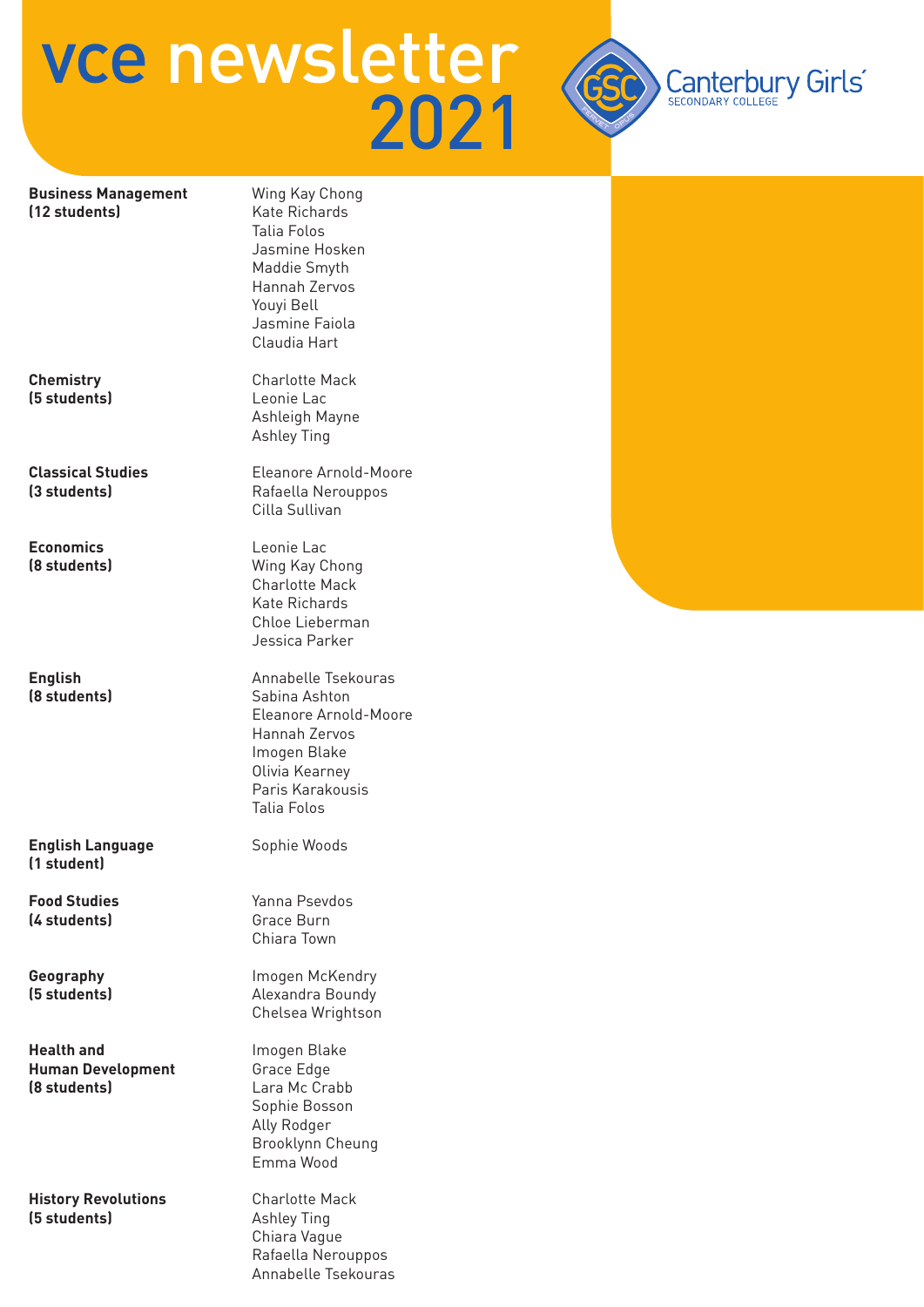

| Languages:<br><b>Chinese</b>                                      | 1 student                                                                                                                                                                                                                          |  |
|-------------------------------------------------------------------|------------------------------------------------------------------------------------------------------------------------------------------------------------------------------------------------------------------------------------|--|
| <b>Chinese Language Culture</b><br>and Society (1 student)        | Gwyneth Peng                                                                                                                                                                                                                       |  |
| <b>Greek</b>                                                      | 1 student                                                                                                                                                                                                                          |  |
| <b>Japanese</b><br>(1 student)                                    | Ashley Keenan                                                                                                                                                                                                                      |  |
| Italian                                                           | 1 student                                                                                                                                                                                                                          |  |
| <b>Legal Studies</b><br>(12 students)                             | <b>Charlotte Mack</b><br>Chloe Jackson<br>Leonie Lac<br>Amelia Fethers<br>Maddie Smyth<br>Wing Kay Chong<br>Carla Macpherson-Caldeira<br>Olivia Katsaridis<br>Georgia Suddick<br>Cilla Sullivan<br>Madeleine Wei<br>Olivia Kearney |  |
| Literature<br>(3 students)                                        | Annabelle Tsekouras<br>Eleanore Arnold-Moore<br>Rafaella Nerouppos                                                                                                                                                                 |  |
| <b>Mathematics:</b><br><b>Further Mathematics</b><br>(8 students) | Imogen Blake<br>Lara Mc Crabb<br>Hannah Hamilton<br>Hannah Zervos<br>Jessica Parker<br>Madeleine Wei<br>Sophie Bosson<br>Annabelle Tsekouras                                                                                       |  |
| <b>Special Mathematics</b><br>(3 students)                        | Ashley Ting<br><b>Heather Maltby</b><br>Leonie Lac                                                                                                                                                                                 |  |
| Philosophy<br>(1 student)                                         | Zoe McGregor                                                                                                                                                                                                                       |  |
| <b>Physical Education</b><br>(7 students)                         | Ashleigh Mayne<br>Emma Wood<br>Jessica Humphries<br>Chiara Vague<br>Olivia Kearney<br>Brynne O'Brien                                                                                                                               |  |
| <b>Physics</b><br>(2 students)                                    | <b>Heather Maltby</b>                                                                                                                                                                                                              |  |